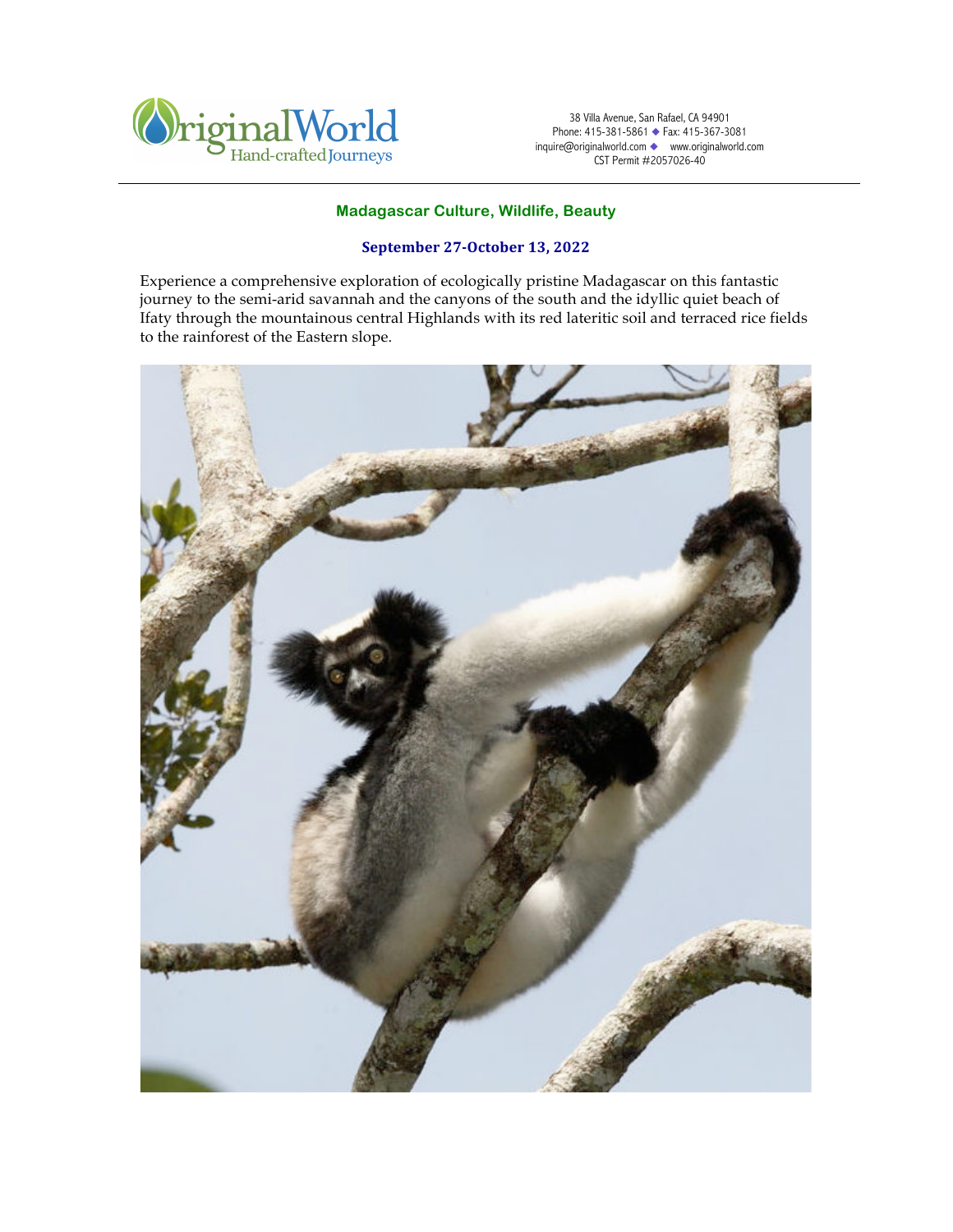The circuit allows us to experience three different threatened ecosystems, the eastern rainforest vegetation, the spiny desert and the dry deciduous forest of Madagascar.

We visit several national parks and reserves to admire the unique fauna and flora of Madagascar and enjoy wildlife viewing up-close. There will be many opportunities to observe several species of lemurs quite easily.

During this tour, we will meet several ethnic groups and get to know their cultures: the Merina, the Betsileo, the Antandroy, the Bara's and the Mahafaly as well as the Vezo fisher tribe alongside beautiful beach of the Mozambique Channel.

October is the perfect month to visit Madagascar and enjoy the wildlife. It is spring; trees are blooming, temperatures are at their best and the baby lemurs are born.

Getting There: We can assist you via our consolidator if you like. Best option is to fly into Johannesburg. Many flights arrive in the early morning and you will remain at the airport for the connecting flight to Antananarivo. If you arrive Johannesburg at night, there are hotels close to the airport and make the connection to Antananarivo next morning.

## **Sep 27: Arrival Antananarivo** (D)

Depart Johannesburg South African Airways 8252 at 10 am, arrival time in Antananarivo at 2:10 pm (Flight schedule subject to change).

You will be met on arrival and transfer to the hotel. Rest of afternoon is free to rest. Some snacks will be provided to tide you over until dinner.

Early dinner tonight at La Varangue Restaurant.

#### **Sep 28: Antananarivo** (B,L)

This morning, we'll embark on a city tour to see the arcades (an ordered series of arched windows as a decorative work on a wall), train station, Analakely Market, flower markets and Lake Anosy.

Lunch at a local restaurant.

This afternoon visit handcraft market, where you might be surprised of the high quality of local products, as embroidered tablecloths and shirts, leathers, semi-precious stones, chessboards and solitary games, as well as wooden or metal instruments and toys.

Transfer to hotel (approx 30 min drive).

Dinner on your own.

#### **Sep 29: Antananarivo - Fort Dauphin - Berenty Reserve** (B, L, D)

Transfer to airport for flight to Fort Dauphin in the southeastern tip of Madagascar. TZ714 depart 06:15, arrive 08:15. The hotel will prepare box breakfasts to take with you.

Meet our guide on arrival at Fort Dauphin airport and drive directly to Berenty Private Reserve.

The 90 km / 4 hour drive by 4WD from coastal rainforest to the spiny desert. The road is paved but in terrible shape; last 4 km on red dusty track—better than the paved road!

Lunch and stops along the way to view the unique baobab trees, rare triangular palm trees and funerary art of the Antanosy burial grounds. Berenty is the headquarters of the Antandroy people.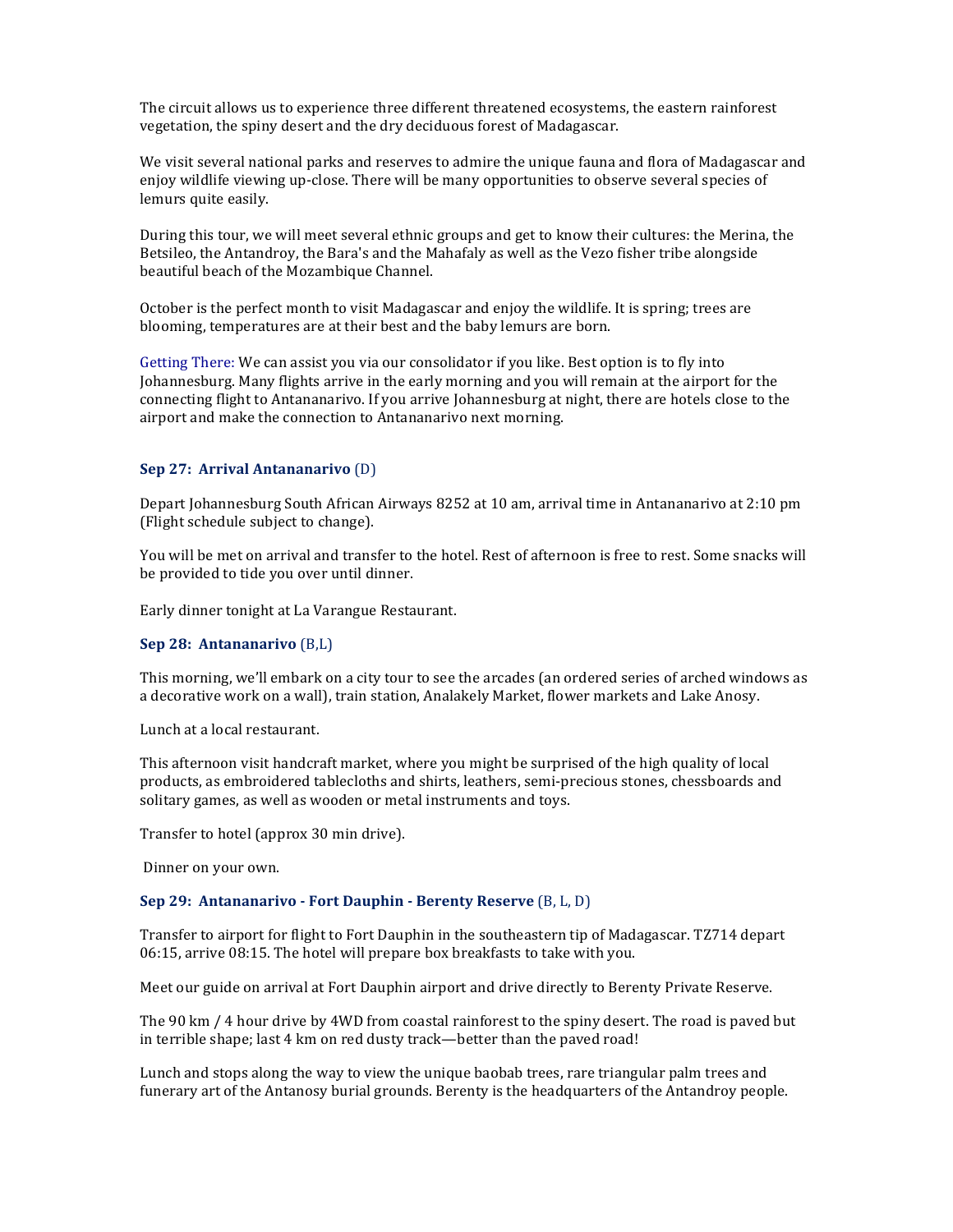Transfer to hotel on arrival. Evening visit to the reserve.

Dinner and Overnight at BERENTY LODGE at the edge of the forest.

Note: The program of this day might be changed depending on the flight schedule.

## **Sep 30: Visit of Berenty Reserve - Fort Dauphin** (B, L, D)

Located about 100 km from Fort Dauphin, near the town of South Amboasary and inside a huge sisal plantation, the Berenty Private Nature Reserve covers an area of 240 ha along the river Mandrare. Its wildelife belongs to the gallery forest classified as spiny bush characteristic of southern of Madagascar. 

The fauna is mainly composed of lemur, four species are particularly very common in the south: Verreaux Sifaka (Propithecus verreauxi verreauxi), Ring-tailed lemur (lemur catta), Grey mouse lemur (microcebus murinus) and White footed lemur (Lepilemur leucopus). The Brown lemur (Eulemur fulvus rufus) was introduced from Morondava area but been adapted to the environment.

Turtles, chameleons, snakes and butterflies are also found there. It is a good spot for bird watching as well. The flora is composed of Tamarind trees, Didieracea (Didiera trollii, Alluaudia procera), Euphorbiacea (Euphorbia stenoclada, Euphorbia onoclada), Apocynacea (different Pachypodium, Catharantus roseus) and Liliacea (different species of Aloe).

A museum is built into the reserve devoted to Antandroy tradition and arts, exposing parts of everyday life, musical instruments, amulets and other talismans intended to the art of divination...

Head to Fort Dauphin in the afternoon.

Dinner and overnight at CROIX DU SUD.

## **Oct 1: Fort Dauphin - Antananarivo** (B,L)

After the breakfast, transfer to the airport for flight to Antananarivo  $TZ715$  dep 08:50 – arr 10:50. The restaurant opens at 430 am, so you can have breakfast before departing.

Meet our guide on arrival and visit of the Queen's palace (under reconstruction), and the old palace of the Prime Minister Rainilaiarivony who married the three Queens with an historian guide.

Lunch at a local restaurant. Transfer to the hotel, 20 km/1 hr.

Dinner at Restaurant and overnight at HOTEL DU LOUVRE

Note: The program of this day might be changed depending on the flight schedule.

## **Oct 2: Antananarivo – Tulear - Ifaty** (B, L, D)

After the breakfast, transfer to the airport for flight to Tulear TZ712 dep  $06:15$  – arr  $08:05$ . The hotel will prepare box breakfasts to take with you.

Meet a guide in the airport upon arrival. It's only a 15 minute drive into the city where we will have a very short browse of the bazaar de market place as well the local seashell and handicraft market.

Tulear, a bustling town of 350 000 inhabitants, is the last town of the southwest part of the country and home to the Antandroy tribe, meaning "the people living in the spiny area" who erect majestic burial tombs decorated with wooden figures and sculptures known as "Aloalo" carvings in a totemlike style. In the Southwest, wealth and social status of the Bara, Antandroy and Mahafaly people are measured in their cattle.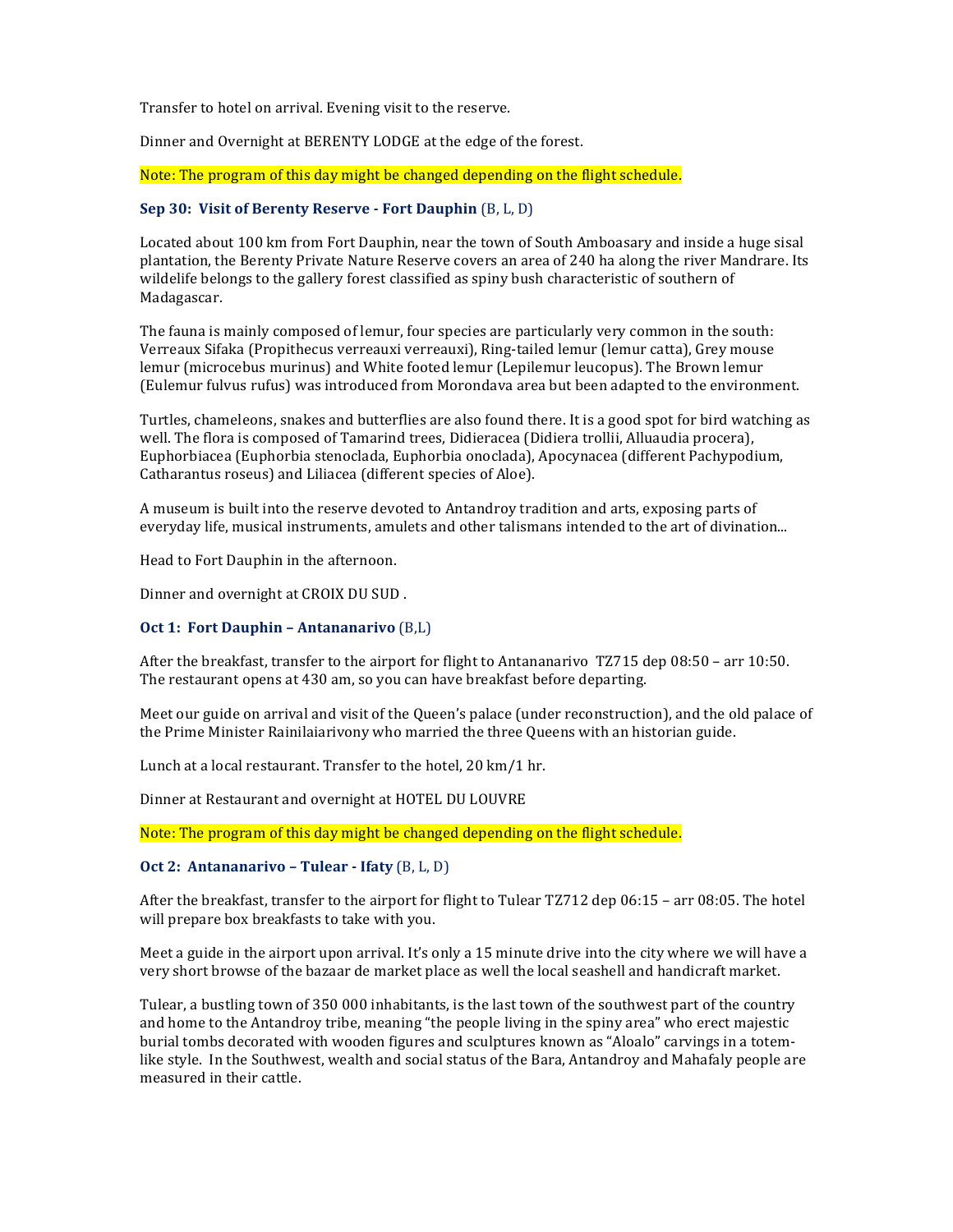Continue, driving 20 km/approx 45 minutes, south to the beach settlement of Ifaty set on a lagoon with barely penetrable spiny thicket behind the coast to the east. (Road is not paved).

On arrival go directly to visit the Honko Conservation Association managed jointly with the local population "Vezo people" – to observe the mangroves ecosystem located in Belalanda village area. In Ifaty you will encounter Vezo fisher tribe alongside beautiful beach of the Mozambique Channel.

Check in to hotel, lunch and a bit of free time to enjoy the beach or just relax/refresh after the early morning rising.

This afternoon visit Reniala Private Reserve, a small protected area of only 60 ha that shelters an amazing, bizarre and unique eco-system which only occurs in the south-eastern part of Madagascar: "the spiny forest." The towering spiny bushes are home to more than 2000 plants species (many of them local endemic) some spectacular and very old baobab of 12.5 diameter) and complete endemic plants family, the Didieraceae, the Euphorbiaceae

Overnight at DUNES D'IFATY (or similar)

NB: The program of this day might be changed depending on the flight schedule.

### **Oct 3: Ifaty – Tulear - Isalo (Ranohira)** (B, L, D)

After breakfast, drive back to Tulear (45 min) and continue north to Ranohira/ Isalo National Park (250 km) towards the savannah and the baobab areas, through the Ilakak village known for its sapphire mining. Several species of spiny vegetation of this area are endemic and exist nowhere else.

We will pass through villages and the famous decorated tombs of Mahafaly and Antandroy tribes. Here, the Aloalos (funeral-sculpted decoration) are considered as messengers between the living and their ancestors. (2.5-3 hrs including stops; some portions of the road are in bad shape).

After  $100 \text{ km}/1.5 \text{ hr}$  on paved road, stop at the Zombitse National Park to observe other species of lemurs like the Hapalemurs. The hike here is very easy with broad paths, all flat.

Late afternoon arrival in Ranohira, gateway to Isalo National Park.

Diner and Overnight at hotel RELAIS DE LA REINE. (Or similar)

Distance: 270 km - Duration: 6h not including stops.

## **Oct 4: Isalo National Park** (B, L, D)

We will have a leisurely hike in this eroded uniform sandstone formations from the Jurassic era. Isalo is a semi-desert area characterized by its huge canyons, oases and lunar landscape - home for lemurs and many other endemic species.

Begin the picturesque hike up to the Cascade des Nymphs from the entrance to Canyon Namaza, a spectacular hidden waterfall with emerald green pool, an opportunity to meet the sifaka and the redfronted brown lemurs at the beginning of the trail. This breathtaking spot gives a sensation of an outer-world journey. On the return hike, enjoy a picnic lunch and extended photo session with ringtails at the campsite.

The hike in Isalo generally covers a circuit of perhaps 4 miles (6 km) over mostly unshaded, somewhat rough terrain. There is an initial up climb to the "Piscine naturelle." To get an idea of how this region was formed, the expedition starts with an easy walk up 200 low-rise sloping steps on a level plateau. Your guide will find alternate paths for you that are easier and will assist you.

In Ranohira, we will encounter a mixture of two different ethnic groups: the Bara and the Betsileo.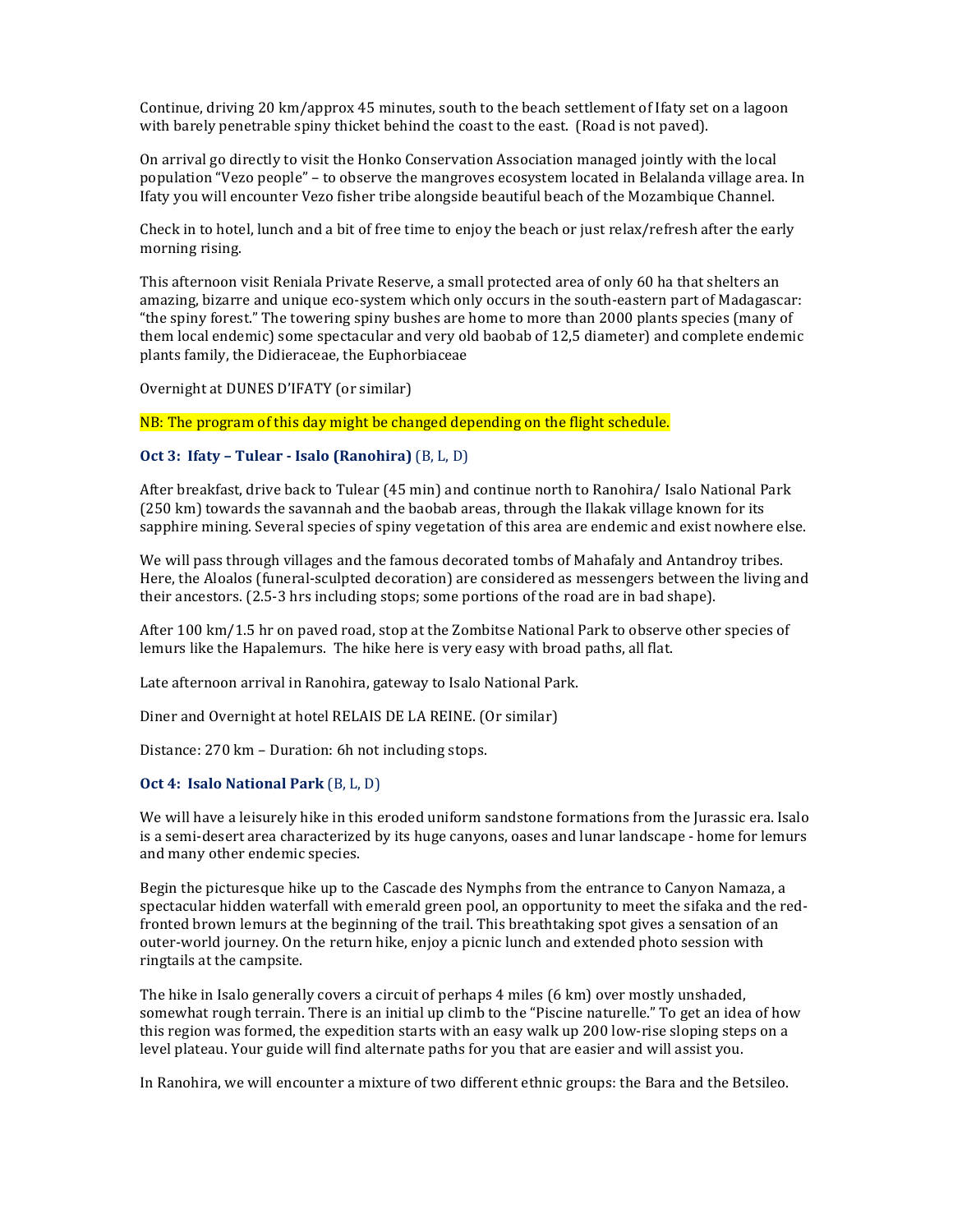As the temperature rises in the afternoon, you will be able spend leisurely time by the natural swimming pool or at the black pool inside the canyon.

The sunset at Isalo is a memorable moment.

Dinner and Overnight at hotel RELAIS DE LA REINE. (Or similar)

Walking duration: 2 to 4h

## **Oct 5: Ranohira – Ambalavao - Fianarantsoa** (B, L, D)

Drive northwards to Ambalavao throughout the rocky and savannah scenery. This huge plateau and valley is the area of the Bara, - a conservative farming tribe whose livelihood and rituals are centered on the zebu. Lunch in a local restaurant.

Visit Antaimoro paper factory, a silk weavers' workshop that belongs to a local association of women and the small community-run reserve of Anja - where one can get very close to the ring-tailed lemurs.

Continue to Fianarantsoa. Transfer to hotel. Distance: 300 km - Duration: 6h

Overnight at HOTEL ZOMATEL. (Or Similar)

#### **Oct 6: Fianarantsoa - Sahambavy - Ranomafana** (B, L, D)

This morning,  $8$  am, drive about 1.5 hours outside of town, (the first  $3 \text{ km}$  are paved; the remaining 23 km are on a red dusty road), making stops along the way to visit the Betsileo villages and their rice and corn fields. The walks inside the villages will be very short and easy on flat and dry terrain throughout the villages.

Then board a pirogue (traditional long narrow dugout canoe) for a 2.5-hour ride down the Matsiatra River during which you will enjoy the beautiful scenery of the Betsileo region and see villages, plantations, corn and grape fields and terraced rice paddies. There will be two people in one pirogue. The guide will be in a separate pirogue in the center of the group's pirogues so you can hear him as he talks about the sights along the way. Life jackets are provided.

The pirogue ride culminates at Sahambavy  $-$  the tea plantation area (picnic lunch).

Continue to Ranomafana,  $70 \text{ km}/2$  hr on good paved road.

Dinner and Overnight at THERMAL HOTEL (or Similar)

#### **Oct 7: Ranomafana National Park** (B, L, D)

Drive 5 km on good paved road to Ranomafana National Park to experience more rainforest, home for rare primates amongst other animals and plants.

The morning will be spent inside the park. Walking duration: 2 to 4h

In Ranomafana National Park, the terrain is steep; the forest is dense, with up and down trails and often slippery particularly during the wet season. Therefore, I suspect you will not want to have a full day hike on the trails here. Instead, we can enter the park for an easy walk and you do not need to go too far to see birds, reptiles and even one or two lemurs.

In the afternoon, you will visit the village of Ranomafana where you can observe the Tanala people's daily lifestyle. Also go to the village water springs centre – where you can have a massage with essential oils extracted from local plants if you wish (pay direct).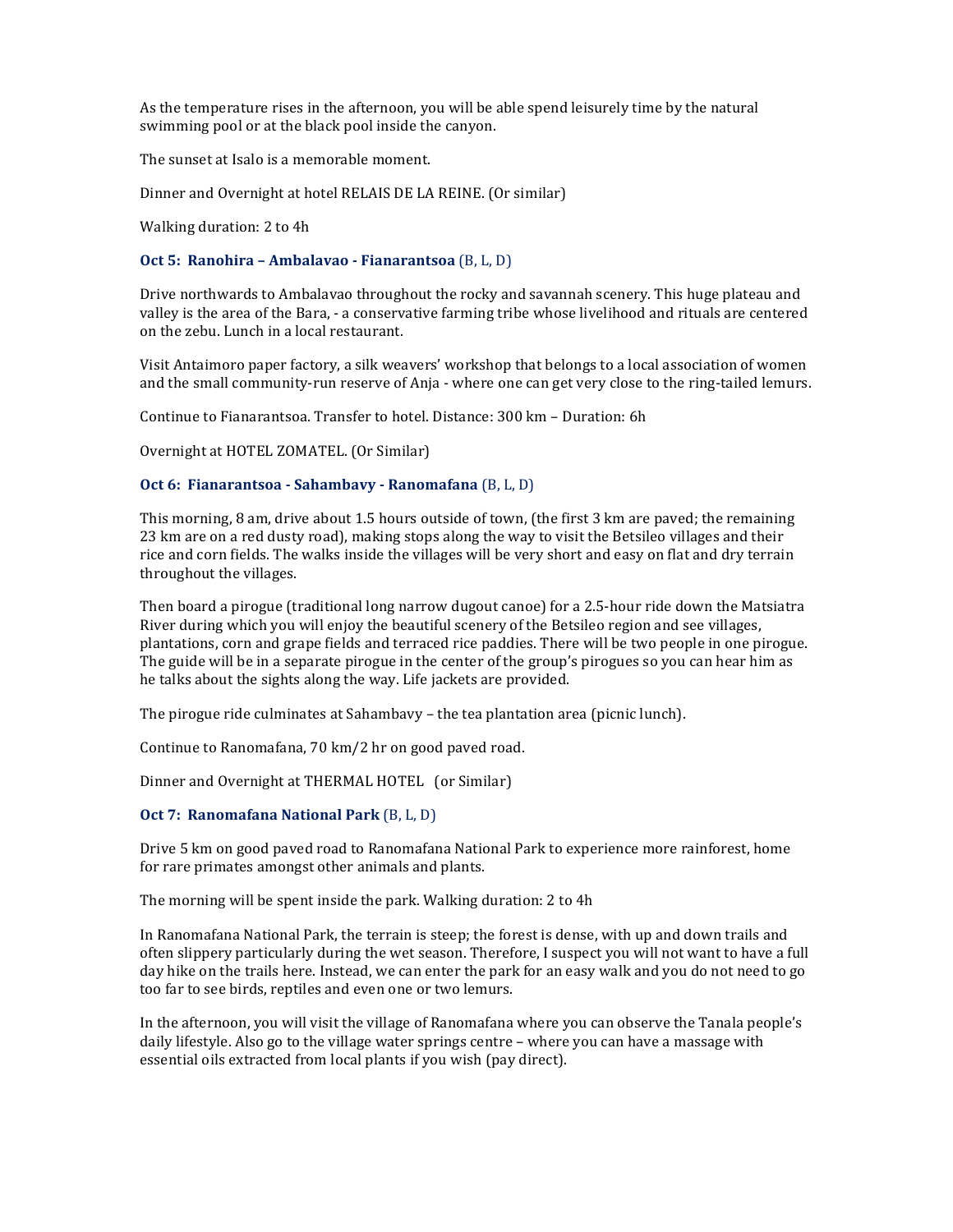In the evening, we will take a short walk to observe nocturnal animals around the park such as the grey mouse lemurs, the narrow-stripped mongoose.

Dinner and Overnight at THERMAL HOTEL (or Similar)

## **Oct 8: Ranomafana – Ambositra - Antsirabe** (B, L, D)

Drive to Ambositra  $(160 \text{ km}/4 \text{ hr-the first half of the road is very good shape; the second half is$ paved but in bad shape). On the way, we visit local markets and other typical villages of the Betsileo tribe.

We will stop for lunch in Ambositra, known for their fantastic Zafimaniry woodcarving workshops. Here we may also have the opportunity to enjoy traditional music.

Continue  $(90 \text{ km}/2 \text{ hrs})$  on paved road to Antsirabe, meaning "the place of much salt" and the capital of pousse-pousse "rickshaws." This colonial town is located in a volcanic area and the land is very fertile. Antsirabe is known for its precious stones and minerals that you will have the opportunity to discover during the visit of workshops.

Distance: 250 km - Duration: 6h

Overnight at ROYAL PALACE. (Or Similar)

## **Oct 9: Antsirabe - Antananarivo - Andasibe** (B, L, D)

We head towards the capital and then go east to Andasibe National Park. It is quite a long drive today. We might be in Antananarivo at midday so probably lunch in a local restaurant. We continue in the afternoon and leave the highlands by Mandraka steep slope where the forest does start.

This is the main road of the country, which links the port in Tamatave to the capital, a busy road.

We arrive in Andasibe in the afternoon. We have nocturnal visit of the Mitsinjo Community reserve.

Distance: 320 km - Duration: 7h

Overnight at MANTADIA LODGE (Or Similar)

### **Oct 10: Andasibe National Park - Ankanin'ny Nofy** (B, L, D)

In the morning, we walk with a local guide to discover this protected area. It is mainly covered with primary forest pecullar to the east side of Madagascar. Many rare and endemic species can be found in this rain forest. The biodiversity is so amazing; we can meet Indri indri the largest of lemurs here. His behaviour is fascinating and your guide will explain all about him. Many other species are living there such as Grey Bamboo lemur (Hapalemur griseus), Wooly lemur (Avahi Laninger) and others.

Flora is also very interesting; there are several species of medicinal plants.

Drive to Manambato, and then we sail in the Pangalanes Channel to Ankanin'ny Nofy. Installation at the hotel, then we go for a nocturnal visit for aye aye observation.

Distance:  $140 \text{ km}$  Tarmac road + 7 km track  $\sim$  Duration: 4h drive + 1.15 h by boat

Overnight at PALMARIUM. (Or Similar)

#### **Oct 11: Ankanin'ny nofy – Tamatave** (B, L, D)

Visit of Palmarium Reserve. We devote the morning to explore and discover Malagasy fauna.

After the lunch, navigation to Tamatave. Transfer to the hotel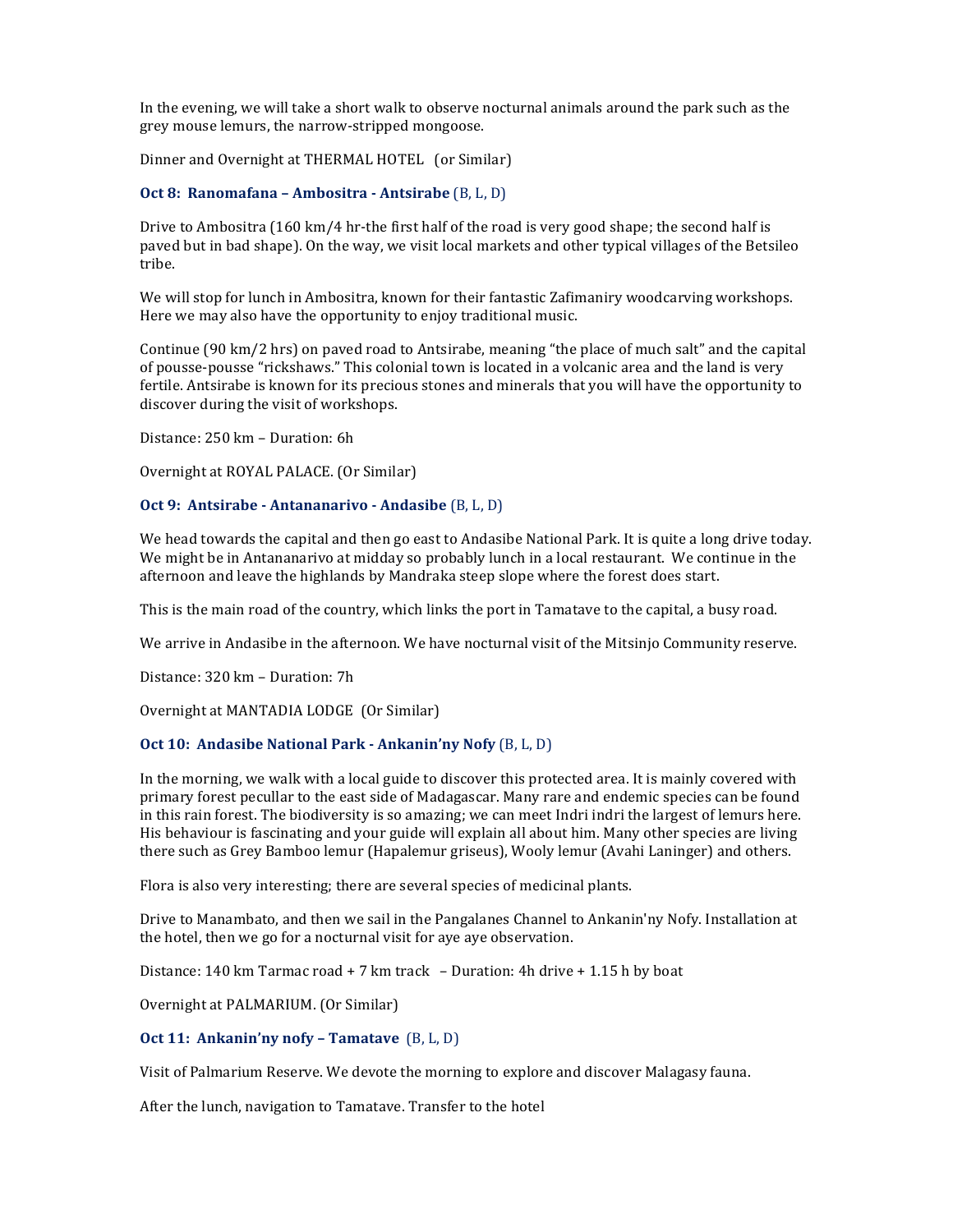Walking duration: 4 h Boat duration: 3h30

Dinner and night at CALYPSO HOTEL (or Similar)

## **Oct 12: Tamatave – Tana** (B, L, D)

After the breakfast, drive to the airport for flight to Tana TZ501 dep 07:55 - arr 08:45. The hotel will prepare box breakfasts to take with you.

On arrival, we drive 15 mi /approx. 45 min NE of Antananarivo to visit Ambohimanga (a hill and fortified royal settlement and UNESCO World Heritage Site). Ambohimanga is considered to be the most significant symbol of the cultural identity of the Merina People and most important and best preserved monument of the pre-colonial Kingdom of Madagascar and its precursor, the Kingdom of Imerina.

The walled historic village includes residences and burial sites of several key monarchs. The site, one of the 12 sacred hills of Imerina, is associated with strong feelings of national identity and has maintained its spiritual and sacred character both in ritual practice and the popular imagination for at least four hundred years. It remains a place of worship to which pilgrims come from Madagascar and elsewhere.

Visit Ambohimanga Palace, UNESCO World Heritage site, two wooden pavilions of Queens Ranavalona I and Ranavalona II, the sacred basins where the queens bathed and an ox park.

Lunch at a local restaurant in Ambohimanga. Transfer to hotel in Tana. Remainder of afternoon is free. Dinner at a local restaurant. If we have a min of 6 people it will be Restaurant Le Grill Du Rova with live Malagasy Music. They do not serve group less than 6.

Overnight at HOTEL DU LOUVRE (or Similar)

**Oct 13: Antananarivo - Depart** (B) Transfer to airport.

**Price:** \$4060 per person based on min 4 people. Single room supplement: \$950 Plus domestic airfares (estimate/exact upon booking): Antananarivo-Fort Dauphin \$290, Fort Dauphin-Antananarivo \$235, Antananarivo -Tulear \$320, Tamatave-Antananarivo \$240.

Extra night in Tana: \$113 per person twin share, \$225 single room. Transfer if not on tour days: \$60 per car (1-2 people); \$20 per person (4 people sharing car).

#### **Includes:**

Accommodations with daily breakfast 15 Lunches, 14 Dinners Bottled water in the vehicle during drives (2 litre bottles per person per day) Airport transfers Transport throughout in ac 4WD, 8 seats group size 4, Mercedes Sprinter 12 seats group size 5-9, Toyota, Nissan or Hyundai bus 18 seats for group size 10-12 Driver /guide for group size 2-4; separate driver and guide for group size  $5 - 12$ Accompanying guide Ifaty to Andasibe; Local guides in Fort Dauphin and Berenty National Park and site fees Guided safari and excursions including pirogue trip to Sahambavy Boat for the excursion on Matsiatra River Boat Manambato – Ankanin'ny Nofy – Tamatave Gov taxes

Accommodations with breakfast, based on availability:

Antananarivo: *Hotel Le Louvre* http://www.hotel-du-louvre.com/

Settled in a Eiffel building dating from 1930 and renewed in 2009, Le Louvre and Spa is ideally situated at the heart of the city of Antananarivo and its exceptional view on the capital makes it an